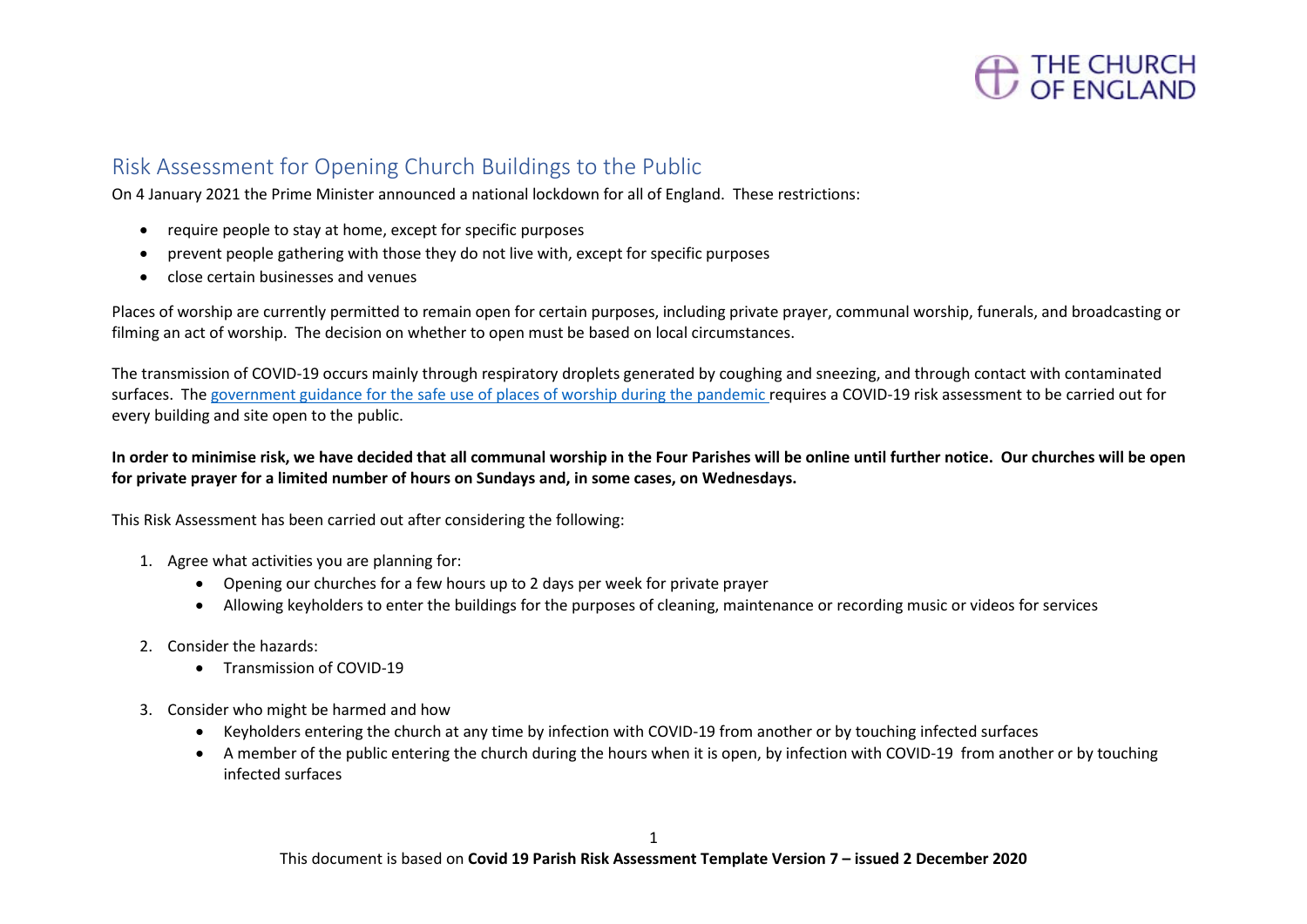

#### **Risk Assessment for Opening the Church Building during Lockdown**

N.B. This does not include any risks associated with the resumption of communal worship, which must be considered separately.

| Church:<br><b>Assumption of the Blessed</b><br>Virgin Mary,<br><b>Beckley</b> | Assessor's name:<br>Julia Stutfield<br><b>Anthea Beresford</b> | Date completed:<br><b>15 January 2021</b> | Date approved:<br><b>15 January 2021</b> | <b>Review date:</b> |
|-------------------------------------------------------------------------------|----------------------------------------------------------------|-------------------------------------------|------------------------------------------|---------------------|
| New document created                                                          | 13 January 2021                                                |                                           |                                          |                     |

| <b>Area of Focus</b>                  | <b>Controls required</b>                                | <b>Additional information</b> | <b>Action by</b> | Completed-     |
|---------------------------------------|---------------------------------------------------------|-------------------------------|------------------|----------------|
|                                       |                                                         |                               | whom?            | date           |
| Access to church buildings by         | Ensure that any keyholder who needs to enter the        |                               | All keyholders   | Complete       |
| keyholders for the purposes           | church is willing to do so and can do so safely.        |                               | to confirm that  |                |
| of cleaning, maintenance or           | Anyone who is extremely vulnerable or who has           |                               | they are aware   |                |
| recording music or videos for         | extremely vulnerable people in their household,         |                               | of this          |                |
| <b>services</b>                       | should be asked not to do so.                           |                               | document.        |                |
| <b>General advice on accessing</b>    | Avoid the likelihood of keyholders from more than       | Details of government         | All keyholders   | Complete       |
| church buildings can be found         | one household being in the building at the same         | regulations to be notified on | to confirm that  |                |
| here.                                 | time. If this occurs, they must comply with             | the church door.              | they are aware   |                |
|                                       | government regulations about face coverings and         |                               | of current       |                |
| <b>Risk:</b> contracting or spreading | social distancing.                                      |                               | government       |                |
| the virus by not social               |                                                         |                               | regulations.     |                |
| distancing or by touching             | Put up notices to remind visitors about important       | Details of government         | Churchwarden     | Done           |
| contaminated services                 | safe practices e.g. social distancing, hand sanitising, | regulations to be notified on |                  |                |
|                                       | wearing of face coverings etc.                          | the church door or some       |                  |                |
|                                       |                                                         | other appropriate prominent   |                  |                |
|                                       |                                                         | place.                        |                  |                |
|                                       | A suitable lone working policy has been consulted if    | An example can be found       | Not applicable   | Not applicable |
|                                       | relevant.                                               | here.                         |                  |                |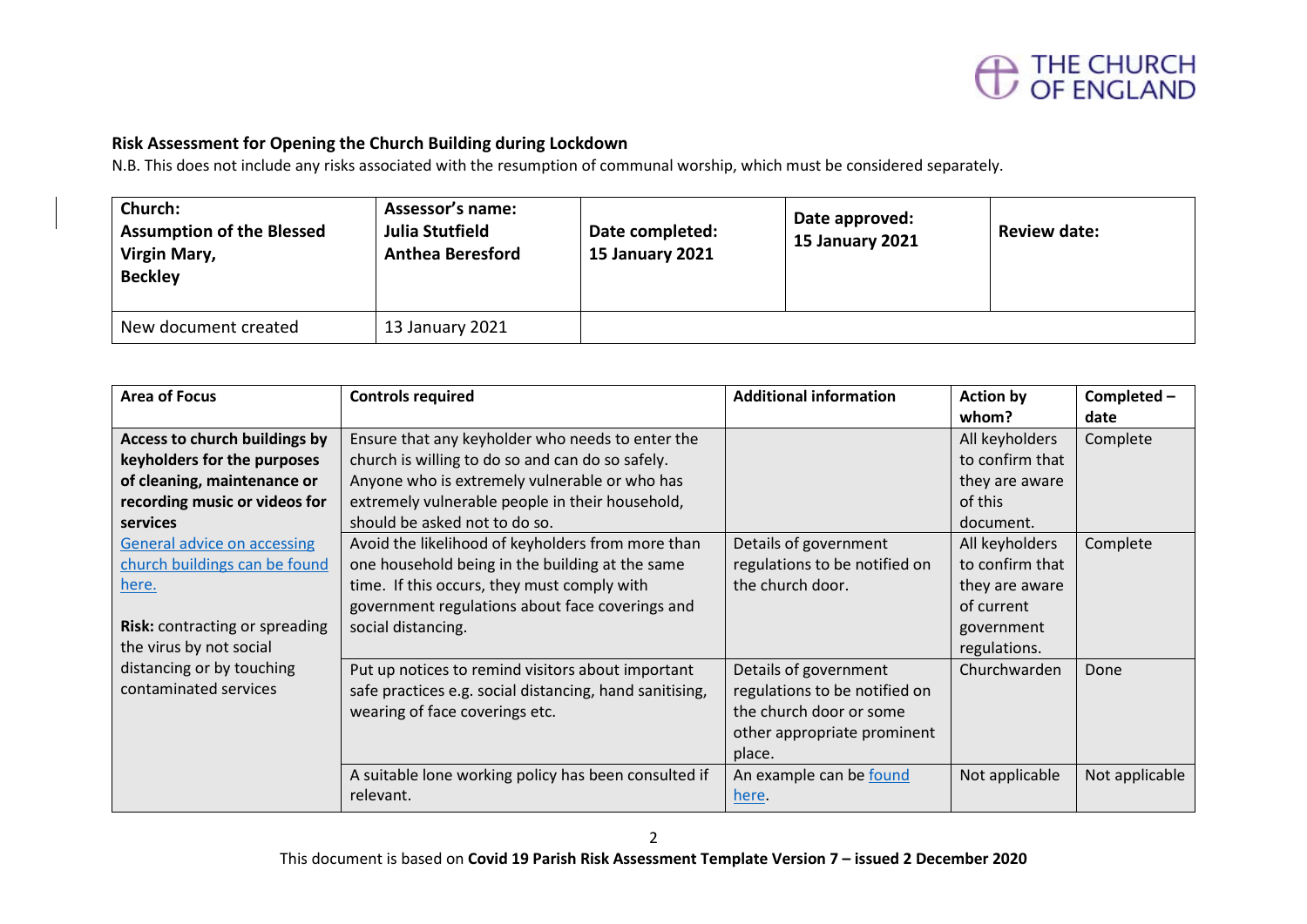| <b>Area of Focus</b>                                                                                              | <b>Controls required</b>                                                                                                                                                                                                                                                                                         | <b>Additional information</b>                                                                                                                                  | <b>Action by</b><br>whom? | Completed -<br>date      |
|-------------------------------------------------------------------------------------------------------------------|------------------------------------------------------------------------------------------------------------------------------------------------------------------------------------------------------------------------------------------------------------------------------------------------------------------|----------------------------------------------------------------------------------------------------------------------------------------------------------------|---------------------------|--------------------------|
|                                                                                                                   | Holy water stoups and the font are empty.                                                                                                                                                                                                                                                                        | The holy water stoup and<br>font are both empty.                                                                                                               | Not applicable            | Not applicable           |
|                                                                                                                   | Ensure safe use of equipment needed for<br>livestreaming: avoid exceeding safe load on sockets,<br>cables/tripod causing trip hazard                                                                                                                                                                             | Livestreaming will not be<br>performed.                                                                                                                        | Not applicable            | Not applicable           |
|                                                                                                                   | Provide adequate hand sanitiser stations.                                                                                                                                                                                                                                                                        | Hand sanitiser placed in porch<br>and one on table immediately<br>inside door                                                                                  | Churchwarden              | Done                     |
|                                                                                                                   | Review CofE guide on cleaning church buildings.<br>Complete the 'cleaning' section of this risk<br>assessment (below).                                                                                                                                                                                           | Advice on cleaning church<br>buildings can be found here.                                                                                                      | Completed<br>(see below)  | Completed<br>(see below) |
|                                                                                                                   | Read the CofE guide on face coverings and produce<br>or download signage or other relevant materials to<br>indicate compliance with the law and requiring<br>these for all except those exempt.                                                                                                                  | Advice on face coverings can<br>be found here.<br>Sign on door and notice in<br>church                                                                         | Churchwarden              | Complete                 |
|                                                                                                                   | Ensure you have an NHS Track and Trace QR code<br>available, with an alternative option for those who<br>cannot use that system.                                                                                                                                                                                 | Consult advice on complying<br>with Track and Trace. QR<br>Code is displayed on the<br>church door. Visitor's Sign in<br>sheet available as an<br>alternative. | Churchwarden              | Complete                 |
| Deciding whether to open to<br>the public for private prayer,<br>public worship and other<br>permitted activities | Consider how the tier system (if applicable) applies<br>to the church and the worship or other activities<br>envisaged. For gathered congregations or other<br>activities drawing people from a wide area, consider<br>whether anybody attending would be likely to be<br>travelling from a higher or lower tier | Action completed and<br>decision made to restrict<br>church opening to private<br>prayer for a few hours max 2<br>days per week.                               | Complete                  | Complete                 |
| <b>Preparation of the Church for</b><br>access by members of the<br>public for private prayer                     | Confirm that all steps (above) for access by<br>keyholders have been carried out before anyone<br>else accesses the building.                                                                                                                                                                                    | Confirmed above.                                                                                                                                               | Churchwarden              | Complete                 |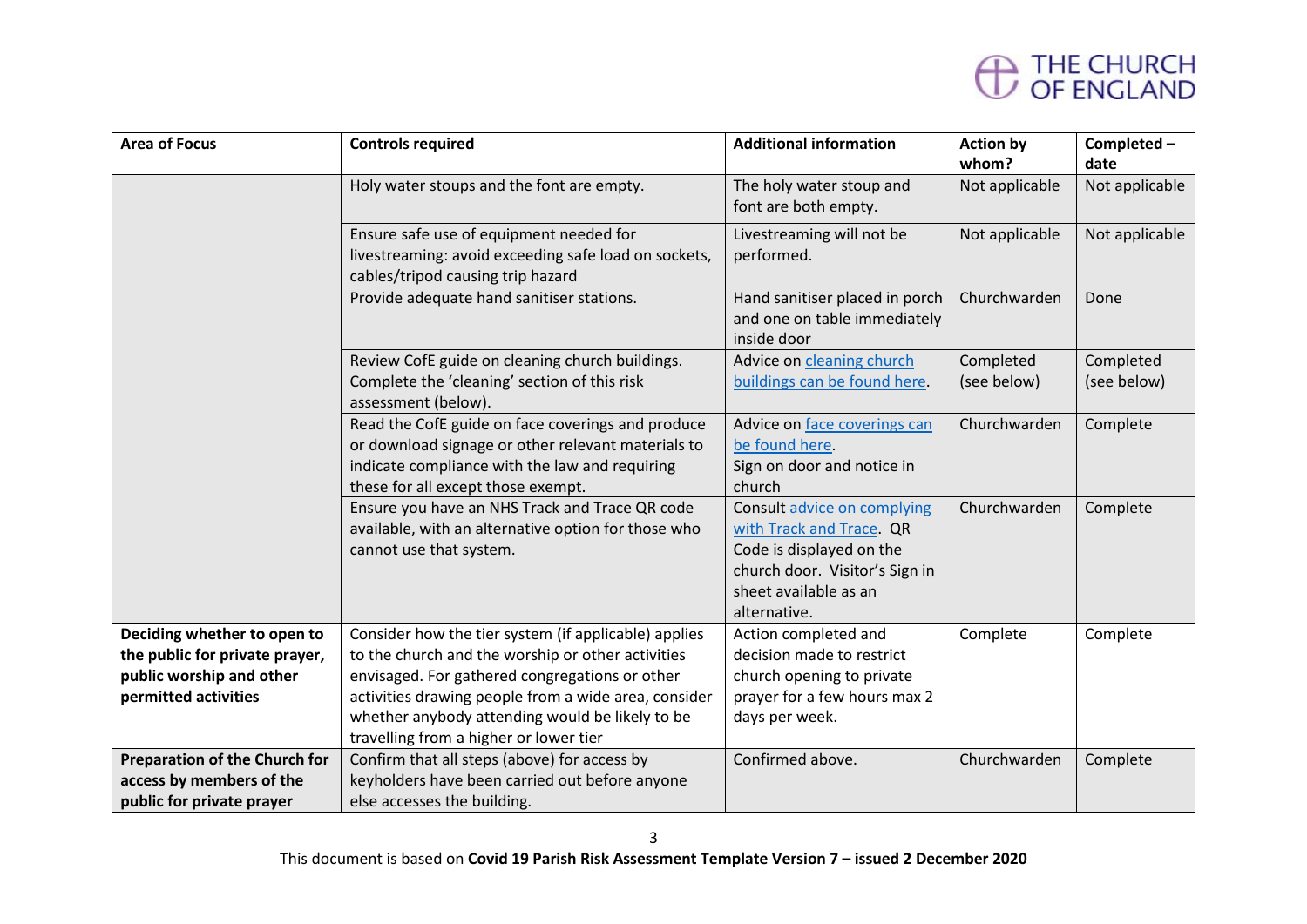| <b>Area of Focus</b>                                                                       | <b>Controls required</b>                                                                                                                                                          | <b>Additional information</b>                                                                                               | <b>Action by</b><br>whom? | Completed-<br>date |
|--------------------------------------------------------------------------------------------|-----------------------------------------------------------------------------------------------------------------------------------------------------------------------------------|-----------------------------------------------------------------------------------------------------------------------------|---------------------------|--------------------|
| Risk: Getting or spreading<br>coronavirus in common use<br>areas such as corridors, toilet | Choose one point of entry into the church to<br>manage flow of people and indicate this with<br>notices, keeping emergency exits available at all<br>times.                       | The South Door is the only<br>point of entry and exit.                                                                      | Not applicable            | Not applicable     |
| facilities, entry/exit points.                                                             | Identify where you can reduce the contact of<br>people with surfaces, e.g. by leaving open doors that<br>are not fire doors, using electronic documents<br>rather than paperwork. | QR code provided                                                                                                            | Churchwarden              | Complete           |
|                                                                                            | Where possible, doors and windows should be<br>opened temporarily to improve ventilation.                                                                                         | Windows cannot be opened.<br>The church is adequately<br>ventilated for the small<br>number of people expected<br>to enter. | Not applicable            | Not applicable     |
|                                                                                            | If heating is required check your system is safe to<br>use and test it before people are allowed in.                                                                              | Guidance on church heating<br>can be found here.                                                                            | Not applicable            | Not applicable     |
|                                                                                            | Remove Bibles/literature/hymn books/leaflets                                                                                                                                      | Books have been removed<br>from pews                                                                                        | Not applicable            | Not applicable     |
|                                                                                            | Cordon off or remove from public access any<br>devotional objects or items (if they are liable to be<br>touched or closely breathed on)                                           | None present                                                                                                                | Not applicable            | Not applicable     |
|                                                                                            | Consider if pew cushions/kneelers need to be<br>removed as per government guidance                                                                                                | Not required due to gaps in<br>excess of 48 hrs between<br>church openings                                                  | Not applicable            | Not applicable     |
|                                                                                            | Remove or isolate children's resources and play<br>areas                                                                                                                          | Children's toys and books<br>have been removed to the<br>vestry/chancel away from<br>public areas.                          | Churchwarden              | Not applicable     |
|                                                                                            | Limit access to places where the public does not<br>need go, maybe with a temporary cordon in needed.                                                                             | Considered not necessary,<br>due to small size of church                                                                    | Not applicable            | Not applicable     |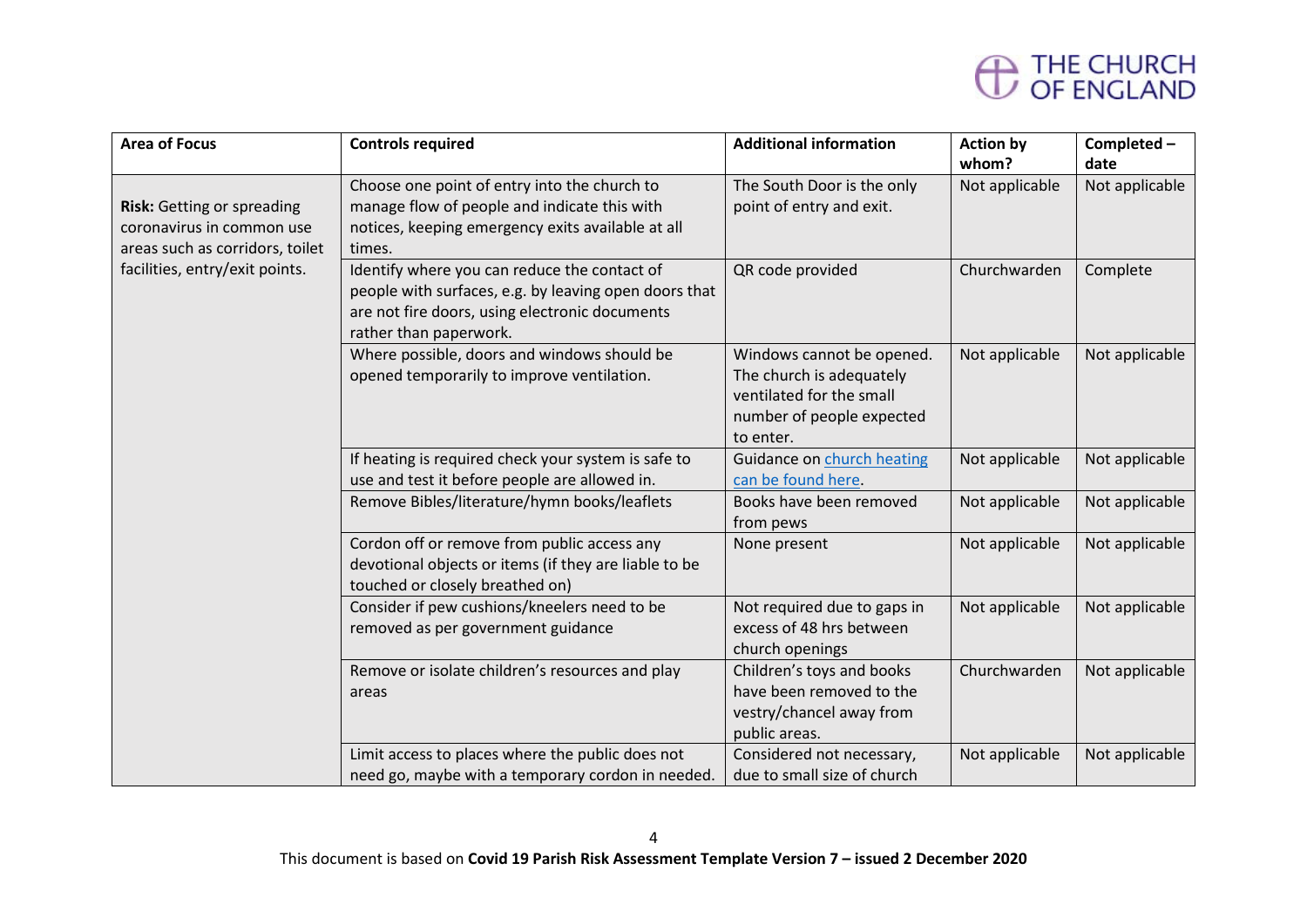| <b>Area of Focus</b>                                                                                                     | <b>Controls required</b>                                                                                                                                                                                                 | <b>Additional information</b>                                                    | <b>Action by</b><br>whom? | Completed-<br>date |
|--------------------------------------------------------------------------------------------------------------------------|--------------------------------------------------------------------------------------------------------------------------------------------------------------------------------------------------------------------------|----------------------------------------------------------------------------------|---------------------------|--------------------|
|                                                                                                                          | Determine if temporary changes are needed to the<br>building to facilitate social distancing                                                                                                                             | Consult advice on gaining<br>temporary permissions.<br>None needed               | Not applicable            | Not applicable     |
|                                                                                                                          | Ensure high-risk surfaces and touch points have<br>been wiped with appropriate sanitiser spray or<br>disposable wipes                                                                                                    | Not required due to gaps in<br>excess of 48 hrs between<br>church openings       | Not applicable            | Not applicable     |
|                                                                                                                          | Where there are toilet facilities, ensure an adequate<br>supply of soap and disposable hand towels, and a<br>bin for towels, are available.                                                                              | Not applicable                                                                   | Not applicable            | Not applicable     |
|                                                                                                                          | Ensure all waste receptacles have disposable liners<br>(e.g. polythene bin bags) to reduce the risk to those<br>responsible for removing them.                                                                           | See Opening checklist:                                                           | Churchwarden              | Done               |
| <b>Cleaning the church before</b><br>and after general use (no<br>known exposure to anyone<br>with Coronavirus symptoms) | If the church building has been closed for 48 hours<br>between periods of being open then there is no<br>need for extra cleaning to remove the virus from<br>surfaces.                                                   | Church will be closed for in<br>excess of 48 hours between<br>periods of opening | Not applicable            | Not applicable     |
| Advice on cleaning church<br>buildings can be found here.                                                                | If 48-hour closure is not possible then check all<br>cleaners are not in a vulnerable group or self-<br>isolating.                                                                                                       | Church will be closed for in<br>excess of 48 hours between<br>periods of opening | Not applicable            | Not applicable     |
|                                                                                                                          | Identify surfaces that are frequently touched and<br>by many people (often common areas), e.g.<br>handrails, door handles, shared equipment, toilets,<br>and specify the frequency and level of cleaning and<br>by whom. | Church will be closed for in<br>excess of 48 hours between<br>periods of opening | Not applicable            | Not applicable     |
|                                                                                                                          | All cleaners provided with gloves (ideally<br>disposable).                                                                                                                                                               | Noted                                                                            | Not applicable            | Not applicable     |
|                                                                                                                          | Suitable cleaning materials provided, depending on<br>materials and if historic surfaces are to be cleaned.                                                                                                              | Noted                                                                            | Not applicable            | Not applicable     |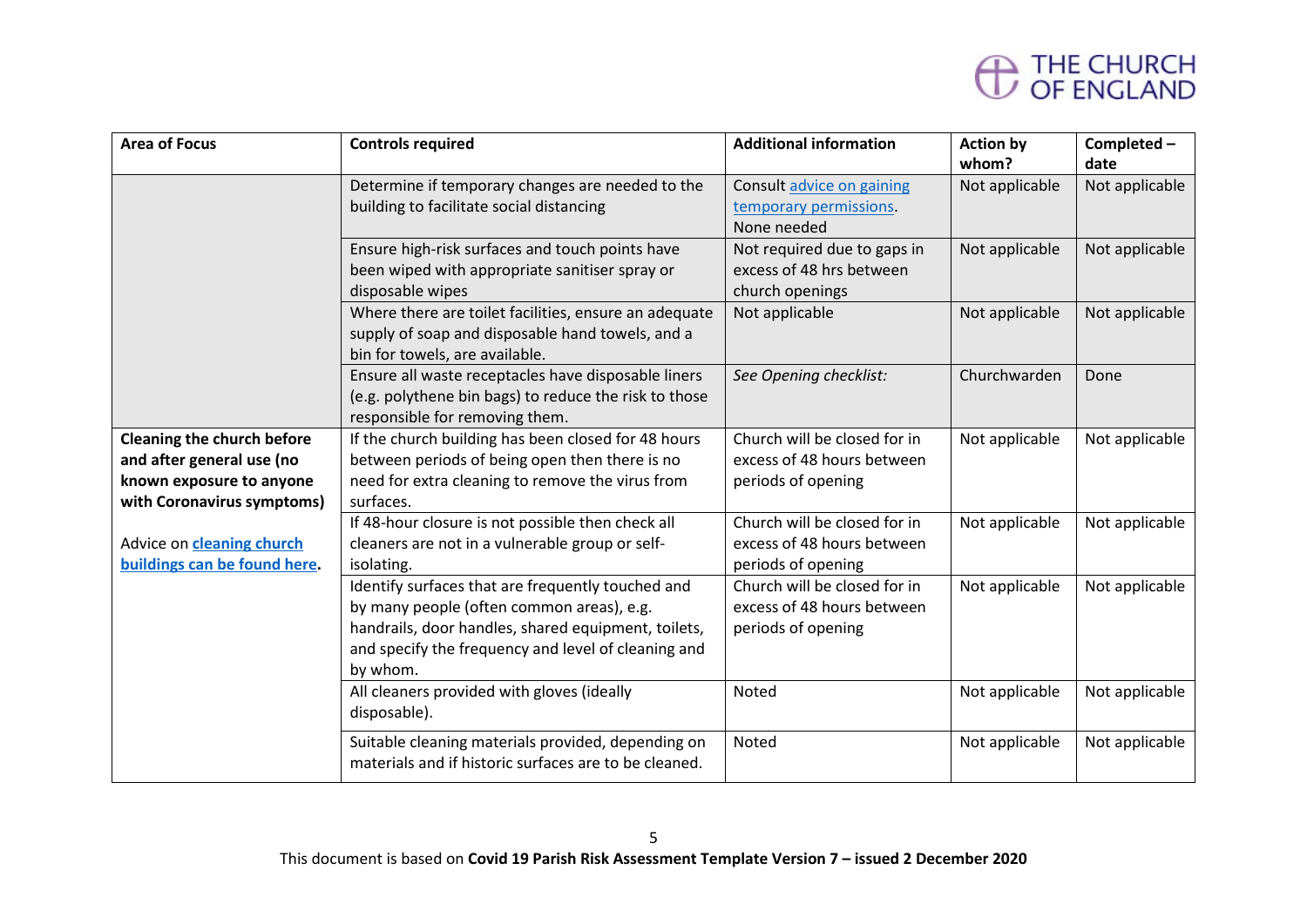| <b>Area of Focus</b>      | <b>Controls required</b>                              | <b>Additional information</b>    | <b>Action by</b> | Completed- |
|---------------------------|-------------------------------------------------------|----------------------------------|------------------|------------|
|                           |                                                       |                                  | whom?            | date       |
|                           | Confirm person responsible for removing potentially   | Noted                            | Churchwarden     | Ongoing    |
|                           | contaminated waste (e.g. hand towels) from the        |                                  |                  |            |
|                           | site.                                                 |                                  |                  |            |
|                           | Confirm the frequency for removing potentially        | Before each opening              | Churchwarden     | Ongoing    |
|                           | contaminated waste (e.g. hand towels) from the site   |                                  |                  |            |
|                           | - suggested daily removal.                            |                                  |                  |            |
| Cleaning the church after | If possible close the church building for 48 hours    | Noted. This would always be      | Vicar and        | Ongoing    |
| known exposure to someone | with no access permitted.                             | the case as the norm.            | Churchwarden     |            |
| with Coronavirus symptoms |                                                       | Exceptional cases, e.g. a        |                  |            |
|                           |                                                       | funeral, would be discussed      |                  |            |
|                           |                                                       | between the Vicar and            |                  |            |
|                           |                                                       | Churchwarden, and                |                  |            |
|                           |                                                       | appropriate cleaning             |                  |            |
|                           |                                                       | undertaken as necessary on       |                  |            |
|                           |                                                       | an ad hoc basis                  |                  |            |
|                           | If 48-hour closure is not possible then follow Public | <b>Public Health England</b>     | Churchwarden     | Ongoing    |
|                           | Health England guidance on cleaning in non-           | guidance available here.         |                  |            |
|                           | healthcare settings.                                  |                                  |                  |            |
|                           | If the building has been quarantined for 48 hours,    | Advice on <b>cleaning church</b> | Churchwarden     | Ongoing    |
|                           | then carry out cleaning as per the normal advice on   | buildings can be found here.     |                  |            |
|                           | cleaning.                                             |                                  |                  |            |